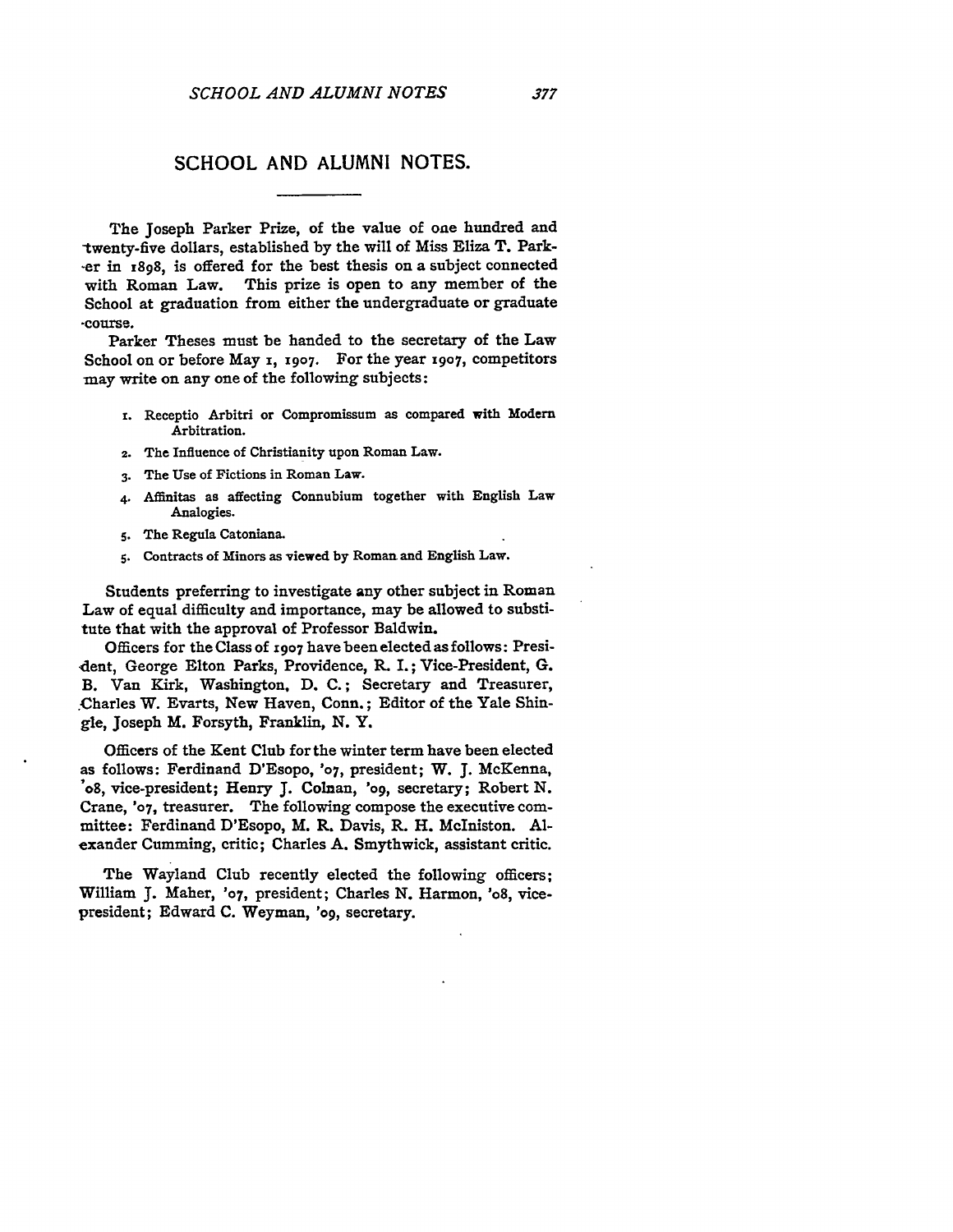## *YALE LAW JOURNAL*

At the semi-final debate held recently, Walter P. Armstrong, 'o8, Saul Berman, 'o8, and Paul R. Stinson, **'07** were chosen as three of the six men from the different departments of the University from which number the team of three and three alternates will be chosen to represent the University in the annual Yale-Princeton Debate to be held March 22nd.

The Law School Catalogue for the year 1906-1907 is now out and copies may be had upon application to the Registrar or to the Secretary.

Walter B. Clarkson, Professor in the Law of Contracts in the Yale Law School during the years **1902-1904,** and now engaged in the active practice of law in Jacksonville, Fla., was one of the organizors of the recently formed Florida State Bar Association. Professor Clarkson originated the Florida Law School in **1904,** this now having an enrollment of twenty-five students.

The Law School Society of Corbey Court and Phi Delta Phi announces the following elections:

Joseph Marion Forsyth, **I905, 1907** L. **S.,** of Franklin, **N.** Y.

Paul Augustus Schlafley, St. Mary's College, **1905,** 19o8 L. **S.,** of St. Louis, Mo.

Theodore Marburg Crisp, **i9o9** L. **S.,** of New York City.

'63-Judge Simeon E. Baldwin of the Law School was appointed by Governor Woodruff of Connecticut on January x5th to be Chief Justice of the Supreme Court and Judge of the Superior Court for eight years from the time of appointment.

'71-William L. Bennett of New Haven was appointed by Governor Woodruff on January 15th to be Judge of the Superior Court from September 9th, 1908.

'70-James T. Andrews of Hartford was appointed by Governor Woodruff to be Judge of the Superior Court for eight years from date of appointment.

'81-Livingston W. Cleveland has retired as judge of probate for the district of New Haven and announces his return to the general practice of the law.

'83-Howard J. Curtis has been appointed by Governor Woodruff, Judge of the Superior Court for the usual term of eight years.

'84 -A recent number of the ALUMNI WEEKLY has this to say of Judge **A.** McClellan Mathewson: "The renomination of Judge

 $378$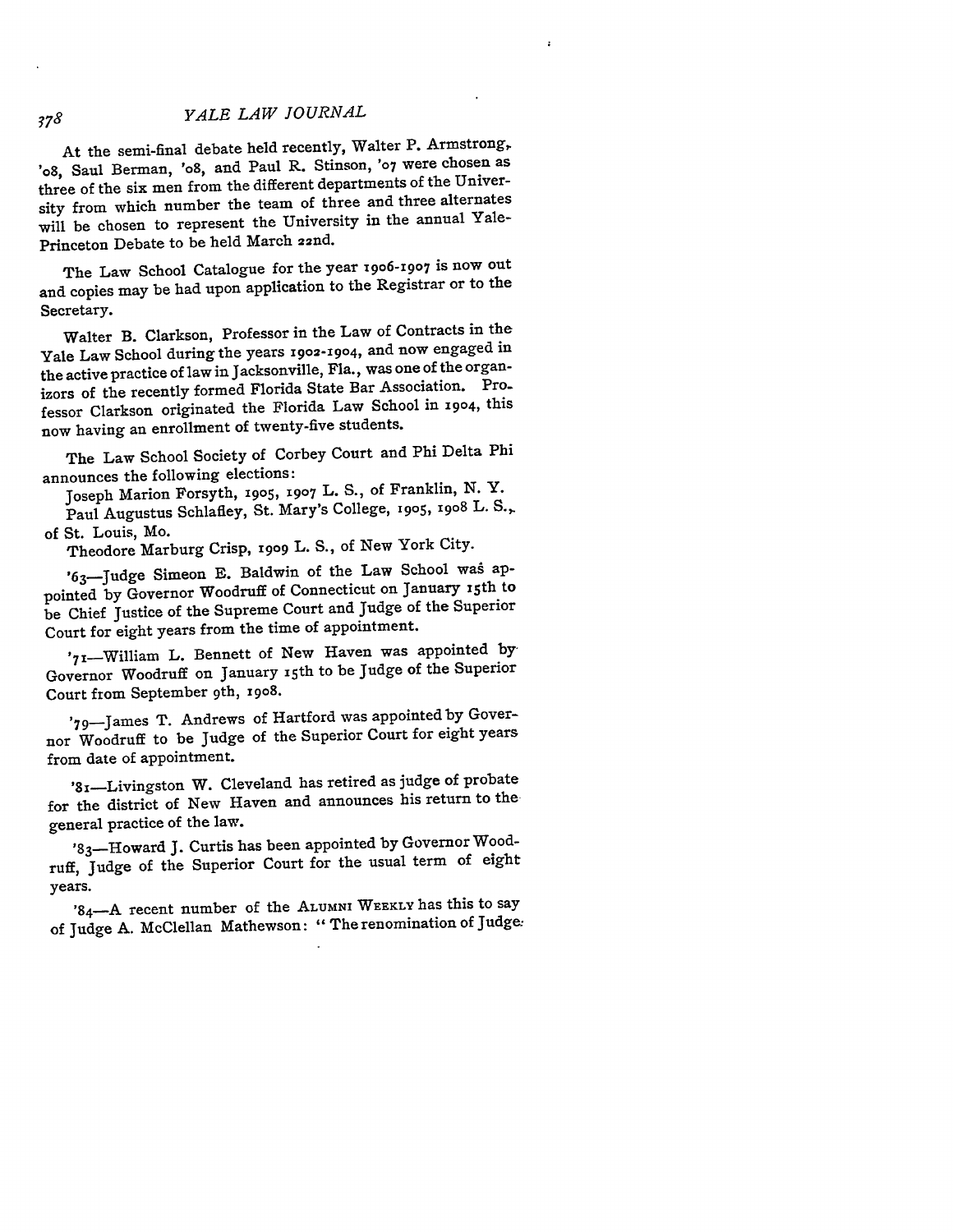**A.** McClellan Mathewson for the New Haven City Court will result in keeping in place an official who has made an enviable record and whose good work should be continued. Judge Mathewson has brought correct principles and a large ability to this work and is a leader in the right direction."

' 96-Charles B. Waller was appointed chairman of the committee on Contested Elections and second on the Judiciary committee at the organization of the Connecticut State Senate.

' 98-Morris Sheppard of Texarkana, Texas, is representing that town in the House of Assembly of that state.

'99-Ernest C. Simpson was appointed by Governor Woodruff of Connecticut to be judge of the Common Pleas for New Haven County, for the term of four years from September **9,** x9o8.

'99-Charles **0.** Huberich, Associate Professor of Law and Acting Dean of the Law Department of the Leland Stanford, Jr. University, has been promoted to a full professorship in the same institution.

'oo-Major Ernest L. Isbell of the Second Regiment, New Haven, has been elected Treasurer of the National Rifle Association of America.

'or-Frederick A. Robertson is a member of the recently organized firm of Scoppa and Robertson, located in the Poli Building, **23** Church Street, New Haven.

'02-John B. Pew and W. W. Goodwin have formed the law partnership of Borland, Goodwin and Pew, with offices at **6ox-603** New York Life Building, Kansas City, Mo.

'o2-Born on January xith, **x9o7,** a daughter to Mr. and Mrs. Frank W. Tully, at Chestnut Hill, Boston, Mass.

**'o3-D.** C. L. Chung Hui Wang recently received the Imperial degree of Doctor of Literature.

'03-George Woodruff, grandson of the first president and son of the second president of the First National Bank of Joliet, Ill., was recently elected president of the bank to fill the vacancy caused by the death of his father.

'03-George **I.** Bickley, of Pittsburg, Pa., has been appointed district agent of Northwestern Pennsylvania for the John Hancock Mutual Life Insurance Company of Boston, Mass., with offices at **314-15** Mears Building, Scranton, Pa.